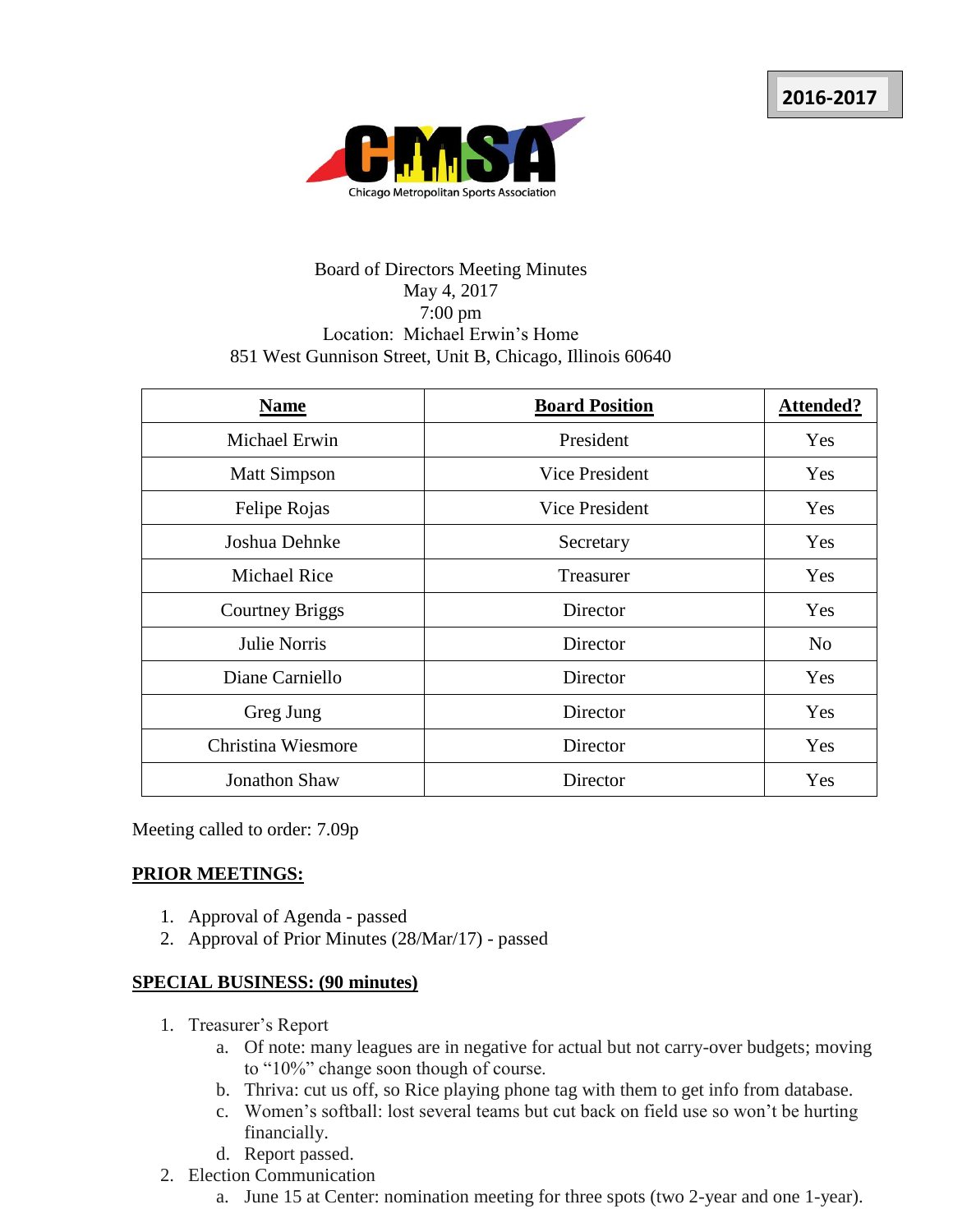Must be present to be nominated and must have someone there to nominate you. Nominator and nominee must both be current members and in good standing. (Rice was wrong about amount of time nominee must have been a member. It's only one year, not two.)

- b. Election on July  $20<sup>th</sup>$  at Center
- c. Communication to go out on Monday (Shaw, Rice)
- 3. Update on Financial Investigation
	- a. Payments continue, has not defaulted to garnishment
- 4. Parade Update
	- a. Parade cashed our check; more details on float at next meeting. Will need people.
- 5. Street Festivals
	- a. Midsommarfest: we've been accepted. Wiesmore to get out sign-up sheet e-mails to work booth – probably next week. Handouts: sunglasses for sure. Use frame again.
	- b. Market Days: nonprofit rate too high. Rojas to circle back w/ You Can Play to see if could share tent. Otherwise no Market Days, per e-mail vote.
- 6. Website Update
	- a. Incorporated many suggestions by Erwin, other board members.
	- b. Still problem w/ registration: link takes you to leagueapps, which links to old navigation as well, need new url from leagueapps to suppress old navigation. Other option: embed leagueapps into our website, but won't be free.
	- c. Jung needs to know who chicagomsa.org registered through? Scott Quinn. We haven't paid anything for it for years, unless leagueapps took it over or unless Quinn is paying for it.
	- d. Because of need to suppress old navigation, possibly delay rollout beyond this weekend (May 7). Also Jung would like to send out to commissioners to give heads up. So new transition would be May  $14<sup>th</sup>$ , later in the evening. Jung will test suppression this weekend (May 6-7).
	- e. Mobile site also to be updated.
- 7. Disciplinary Action
	- a. Soccer: Person knocked goalie down (collision), who was hurt. Person who kicked the ball danced around, celebrated goal. During same game, person argued about another play, complained that ref was not being fair. He's been asked to give his side of the story, he has not responded. Soccer commissioner asked board if we can take disciplinary action against him.
	- b. Board to advise commissioner that we support his ability to make these decisions; no action to be taken though.
- 8. Advertising
	- a. Reviewed Erwin's outline, multiple tactics.
		- i. Facebook advertising: potentially best bang for buck
			- 1. Individual sport advertising on FB: Ultimate to do that, starting May 15.
			- 2. Move: create ad for pride parade.
		- ii. Quarterly print advertising: can get pricey, readership issues
		- iii. Google keywords: would not recommend paying since we're already top google search for "gay sports"
		- iv. Bars and other LGBTQ establishments:
			- 1. Also apps (Scruff is free; Grindr costs \$2500/mo). Snapchat filters (some cost).
		- v. Direct Mail: could be good but very expensive
		- vi. E-mail marketing
		- vii. Referral program: perhaps test w/ small group. Test w/ ultimate coming up. Get football to give feedback on what just worked, what didn't work, CMSA to give money back to football out of advertising.
		- viii. Online banner ads on LGBTQ sites